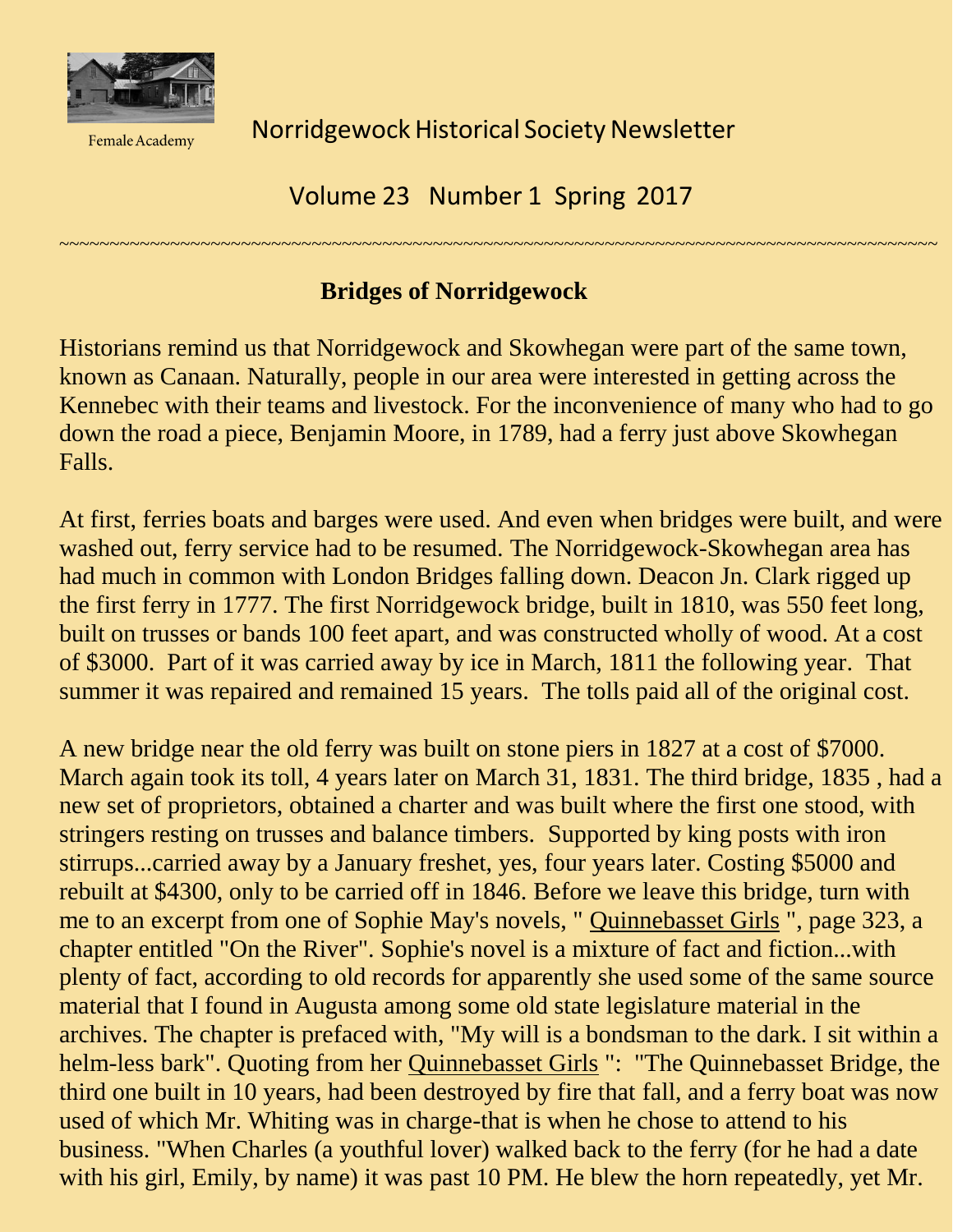Whiting did not appear. "No use ", thought Charles, you might as well try to wake a cave bear!". And, tired of wasting his breath, he concluded to take a canoe, which was moored to the bank, and paddle across. It was a foolhardy attempt, for the river was full of ice, and the canoe had only one oar. (Note: In Harmon's History of Norridgewock someone tried this and perished). But to get on with our story: "Charles managed very well, however, until he reached the middle of the river (stream), when a large drift of ice, coming with force, nearly upset the canoe, and the next moment, knocked the oar out of his hand. He tried to recover it, but it floated out of his reach. Here was a situation. The night was moonless and cloudy, and he found himself at the mercy of the current, drifting straight down to Poonoosac (Skowhegan) Falls. "Fortunately, he was within range of the ferry rope, and had the presence of mind to grasp it; but in doing so, his boat moved off from under his feet...and left him suspended by his arms. What would Emily think?".

But we must tear ourselves away from "Quinnebasset Girls".

Bridges 4 and 5 met the same fate as their predecessors. Number 5 had been " made of granite-one the ice would not affect ". It was ruined the day after completion.

The sixth bridge lasted until the winter of 1869-1870. Ice broke up four times that year. Ice bergs thawed and froze again, melting and freezing, and heavy rains lasted for days. Water began to appear too close for comfort. Cattle were rescued from lowlands. People looked into each other's faces with fear. Just before midnight, the crash came , and almost the first warning was a loud Boo-OOOM, as the old bridge became a swirling mass, in its rush toward the sea.

We are reminded of Shakespeare's King Richard III, where in William wrote:"What dreadful noise of waters in mine ears! I passed me thought, the melancholy flood, with that grim ferryman which poets write of, unto the Kingdom of perpetual night".

In contrast, we finally come to bridge number seven, far superior to any of the others before or since. The old covered bridge built in 1870, and ironically torn down by a political generation not appreciative of its incalculable value as an example of 19th century skill as well as of priceless antique attraction. It need not have been destroyed, for it was "upstream of the "new" cement bridge of 1928, now used...by a number of feet or yards. Over the entrance to this bridge of 1870 were the words "NO DRIVING FASTER THAN A WALK \$5.00 FINE. This 1870 covered bridge was built by a cousin of Sophie May's, by the name of Pierce.

This bridge concerned the residents of Skowhegan as much as any. If in 1789, Moore's ferry inconvenienced Norridgewock people, so those of Skowhegan depended upon the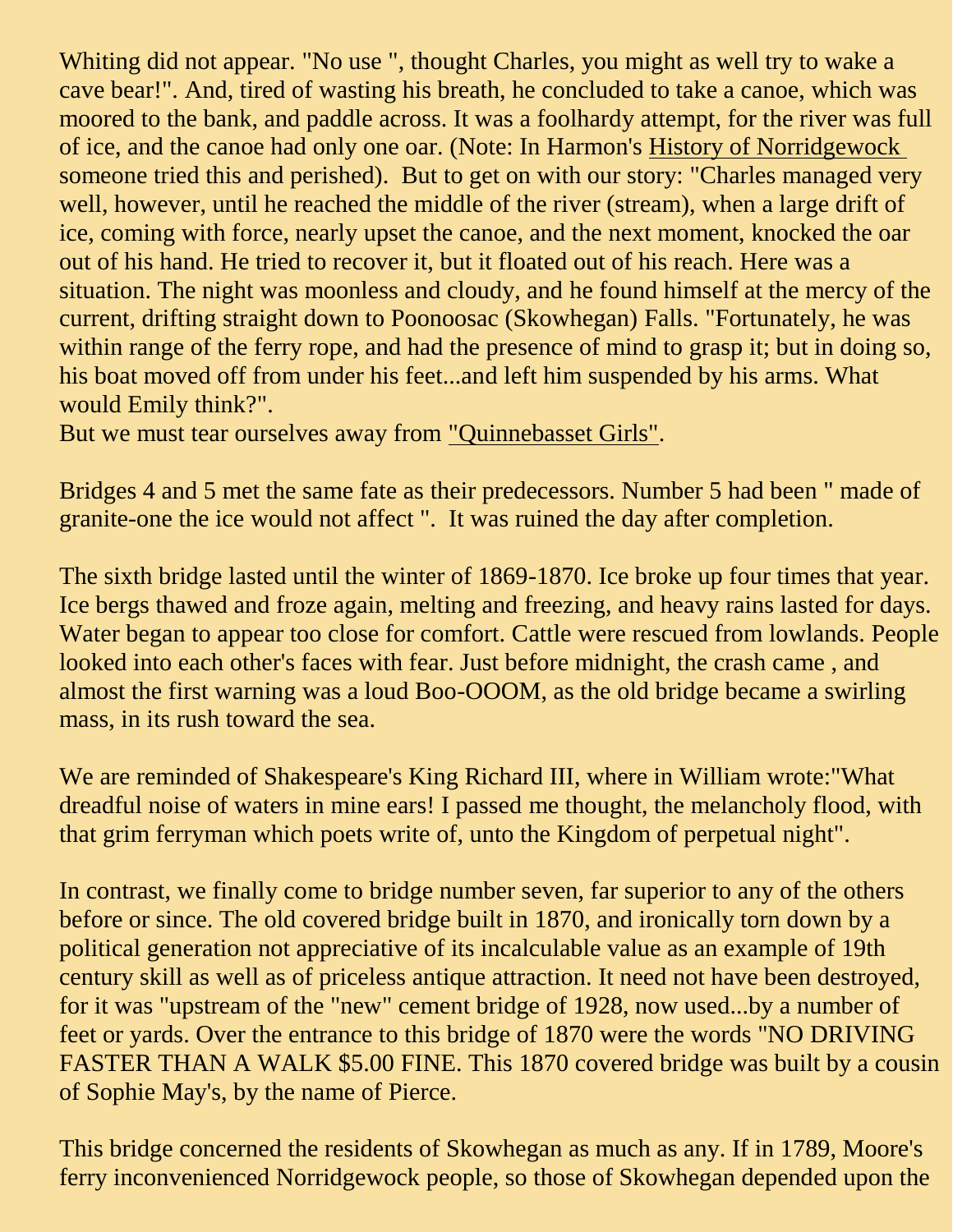Norridgewock covered bridge, but in warm weather it served them well. In the winter, as it was many years before the Central Maine Power Company started to fool around with the dams, raising and lowering the water level it was generally safe to drive across the ice for several months, thereby reducing the bridge proprietors income from the bridge tolls.

1893 Norridgewock, Oct 27 Cal Dollars Received of G a Athinson in advance for toll over the Norridgewock bridge, and it is agreed that said CCCCChiensen and his own family shall have the right to pass said Bridge on his own business, from the first day of October 189 3 to to the first day of October, 189/subject to the following conditions: That the party shall give his name to the Toll<br>Gatherer when he passes and for all wood stope high right. Gatherer when he passes and for all wood, stone, bricks, hay and hauling for others, shall pay extra, and said Bridge Proprietors not to be liable for interruption of travel on account of repairs on said Bridge or in case of loss thereof. E Haggett Toll Gatherer.

**Submitted by Rebecca Ketchum from her family archive. It is from a presentation Brad Ketchum made to Norridgewock Historical Society in 1981 concerning the bridges of our past**.

~~~~~~~~~~~~~~~~~~~~~~~~~~~~~~~~~~~~~~~~~~~~~~~~~~~~~~~~~~~~~~~~~~~~~~~~~

"In vain we mourn those transitory days Consumed in riot and licentious ways '''Tis temperance alone preserves our strength And mind and body to life's full strength."

Stitched by 14 year old Hadassah Thompson(1806-1832) in the school of Catherine Swain Lyman in Norridgewock, Maine.

Although the temperance movement was gaining ground in 1820 it was unusual to stitch a verse like this on a sampler. Hadassah married James Wilder, a chair maker, and gave birth to Francis in 1831. She was twenty-six when she died in 1832.

**Submitted by Sallie Wilder**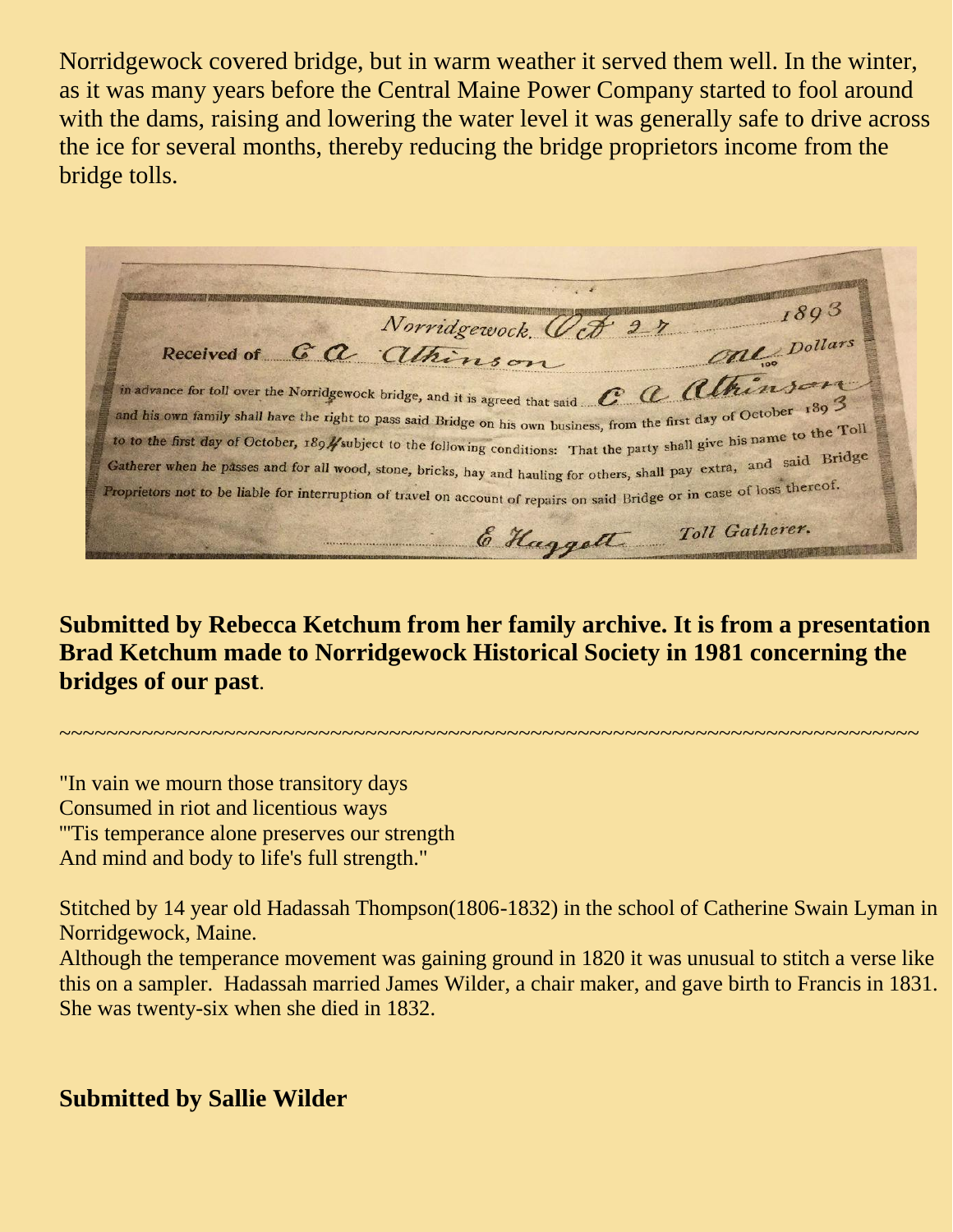A Flyer from Norridgewock's "Boston Store", says it was in the "Post Office Block" which probably means Monument Square area. The flyer is about 4"x4", folded, so it has 4 faces, pictured below.

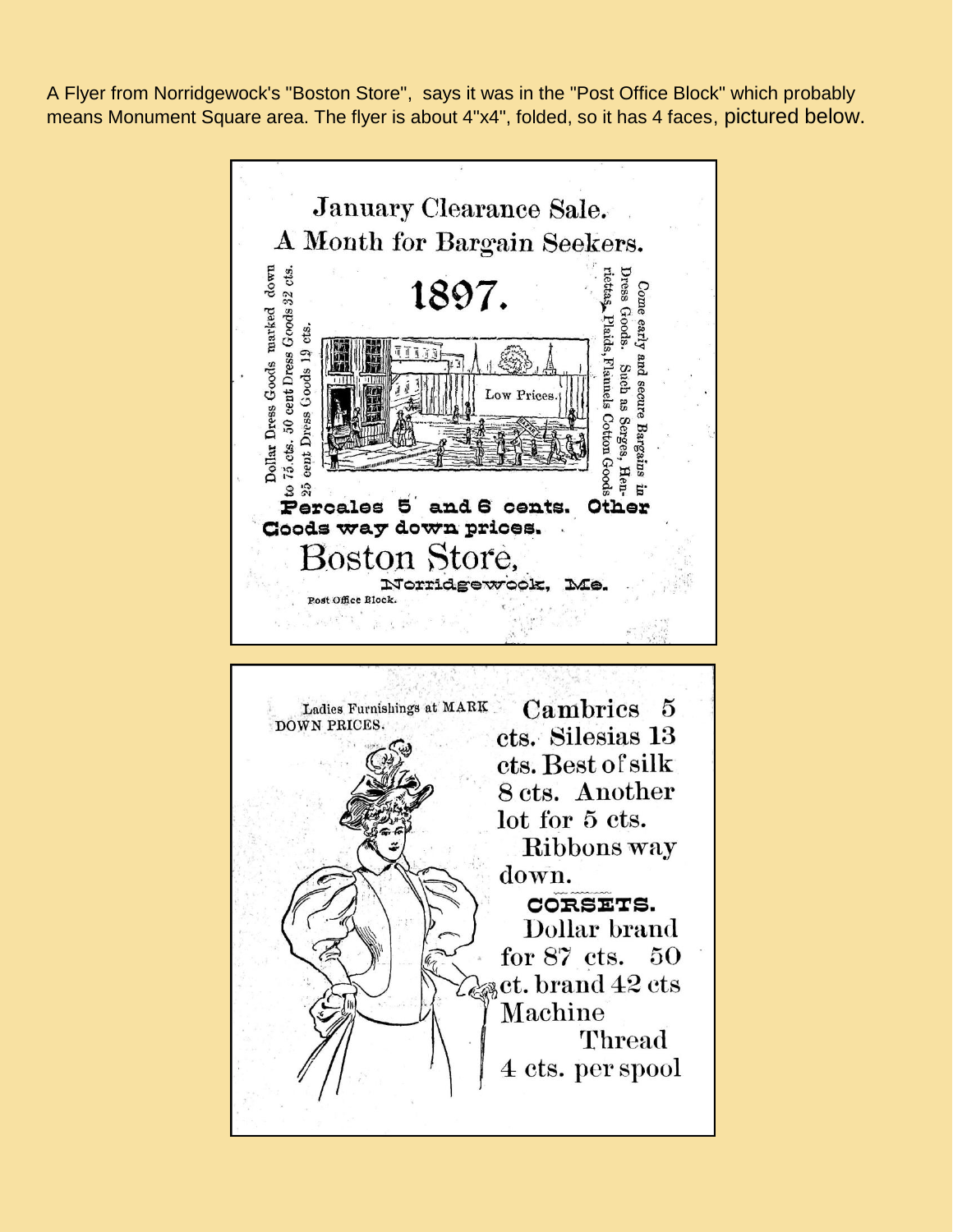

 $cost, 21$  cts.

## A big Snap for Men.

Dollar Underwear for 47 cts. Pants for Men \$1.50 for 79 cts. Best trade out for the capital inve sted.

One Hundred Vests and Pants for 19 cts. Worth 50 cts.

Bargains in Dress Shirts at 37, 50 and 90 cts., all Laundered. 50 ct. Gloves, 20 cts. per pair.

## **BOSTON STORE.**

**Submitted By Eastman Wilder**